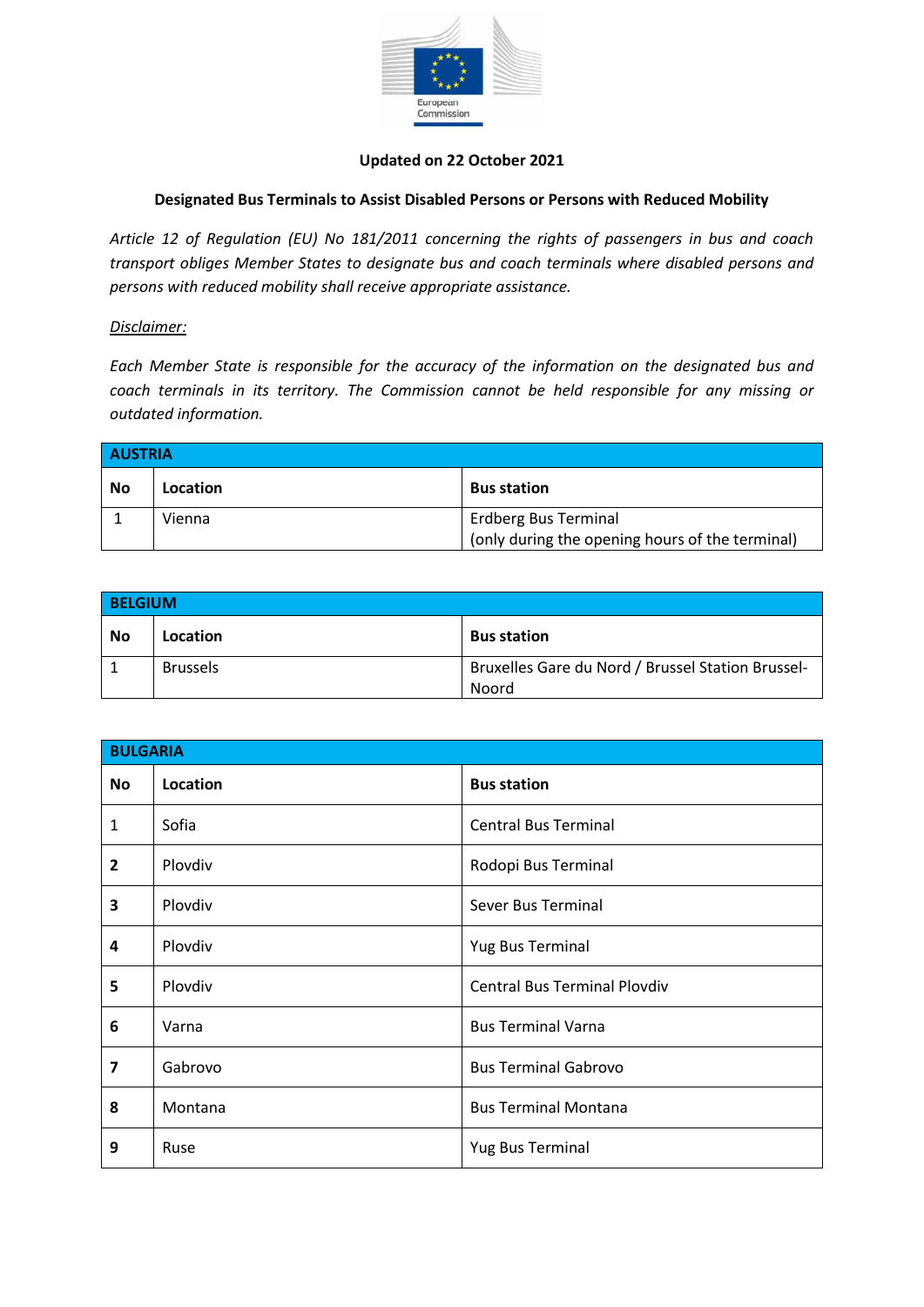| 10 | Stara Zagora  | <b>Bus Terminal Stara Zagora</b> |
|----|---------------|----------------------------------|
| 11 | <b>Shumen</b> | <b>Bus Terminal Shumen</b>       |

| <b>CROATIA</b> |          |                                        |
|----------------|----------|----------------------------------------|
| <b>No</b>      | Location | <b>Bus station</b>                     |
|                | Zagreb   | 10000 Zagreb, Av. Marina Drzica 4.     |
|                | Osijek   | 31000 Osijek, Bartola Kasica 70.       |
| Э              | Pula     | 52000 Pula, Trg I. Istarske Brigade 1. |

| <b>CYPRUS</b>  |           |                                  |
|----------------|-----------|----------------------------------|
| <b>No</b>      | Location  | <b>Bus station</b>               |
| $\mathbf{1}$   | Nicosia   | Solomou Square Terminal          |
| $\overline{2}$ | Nicosia   | <b>Makariou Stadium Terminal</b> |
| $\overline{3}$ | Nicosia   | <b>General Hospital Terminal</b> |
| 4              | Nicosia   | <b>Arediou Terminal</b>          |
| 5              | Limassol  | <b>New Port Terminal</b>         |
| 6              | Limassol  | Chavouza Terminal                |
| $\overline{7}$ | Limassol  | Leontio Terminal                 |
| 8              | Limassol  | Lambros Porfyras Terminal        |
| 9              | Limassol  | Saint George Terminal            |
| 10             | Agia Napa | <b>Waterpark Terminal</b>        |
| 11             | Kofino    | <b>Bus Terminal</b>              |
| 12             | Paphos    | Kato Paphos Terminal             |
| 13             | Paphos    | Pervola-Karavella Terminal       |
| 14             | Polis     | <b>Bus Terminal</b>              |
| 15             | Larnaca   | <b>Bus Terminal</b>              |
| 16             | Larnaca   | <b>Foinikoudes Terminal</b>      |

| <b>CZECH REPUBLIC</b> |                  |                              |
|-----------------------|------------------|------------------------------|
| <b>No</b>             | Location         | <b>Bus station</b>           |
| $\mathbf{1}$          | České Budějovice | České Budějovice, aut. nádr. |
| $\overline{2}$        | Plzeň            | Plzeň, CAN                   |
| $\overline{3}$        | Hradec Králové   | Hradec Králové, Terminál HD  |
| $\overline{4}$        | Olomouc          | Olomouc, aut. nádr.          |
| $\overline{5}$        | Ostrava          | Ostrava, ÚAN                 |
| 6                     | <b>Brno</b>      | Brno, ÚAN Zvonařka           |
| 7                     | Praha            | Praha, ÚAN Florenc           |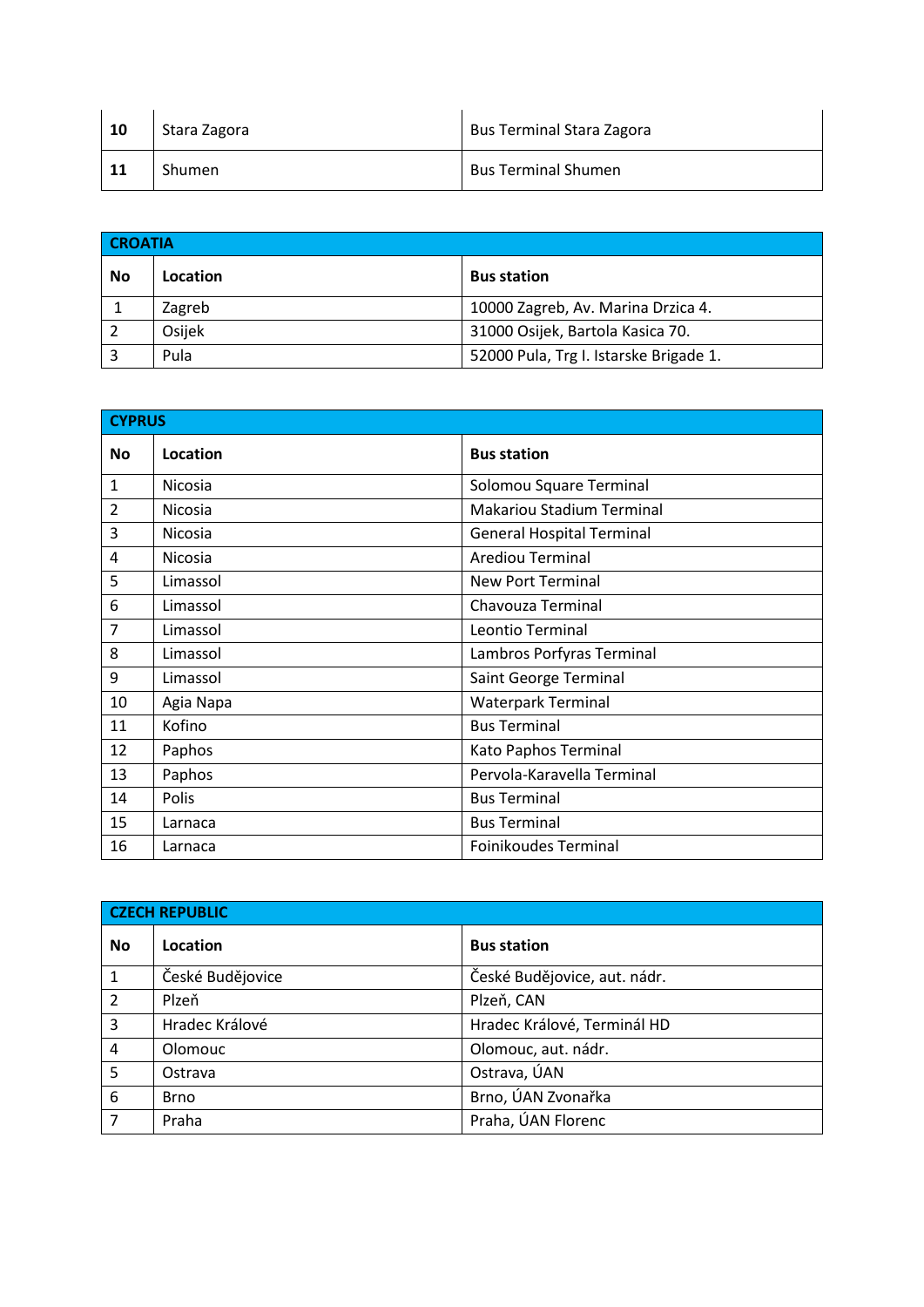| <b>DENMARK</b> |          |                     |
|----------------|----------|---------------------|
| <b>No</b>      | Location | <b>Bus station</b>  |
|                | Aarhus   | Aarhus Bus Terminal |

| <b>ESTONIA</b> |          |                              |
|----------------|----------|------------------------------|
| No             | Location | <b>Bus station</b>           |
|                | Tallinn  | 10144 Tallinn, Lastekodu 46  |
|                | Pärnu    | Pikk street 13, Pärnu, 80010 |

| <b>FINLAND</b> |           |                           |
|----------------|-----------|---------------------------|
| <b>No</b>      | Location  | <b>Bus station</b>        |
| $\mathbf{1}$   | Helsinki  | Kamppi centre, Narinkka 3 |
| $\overline{2}$ | Jyväskylä | Hannikaisenkatu 20        |
| 3              | Kuopio    | Puijonkatu 45             |
| 4              | Lahti     | Jalkarannantie 1          |
| 5              | Oulu      | Ratakatu 6                |
| 6              | Rovaniemi | Lapinkävijäntie 2         |
| $\overline{7}$ | Tampere   | Hatanpään valtatie 7      |
| 8              | Vaasa     | Ratakatu 5                |

| <b>FRANCE</b>  |                 |                                                         |
|----------------|-----------------|---------------------------------------------------------|
| <b>No</b>      | Location        | <b>Bus station</b>                                      |
| $\mathbf{1}$   | Strasbourg      | Gare routière des Halles                                |
| $\overline{2}$ | Caen            | Gare routière                                           |
| 3              | Rouen           | Halte routière de Rouen (11 rue des charettes)          |
| 4              | Paris           | Gare routière de Bercy                                  |
| 5              | Bagnolet        | Gare routière internationale Paris-Gallieni             |
| 6              | Metz            | Gare routière                                           |
| 7              | Toulouse        | Gare routière Pierre Sémard                             |
| 8              | Angers          | Anjoubus Gare routière (Gare St Laud av Denis<br>Papin) |
| 9              | <b>Niort</b>    | la Brèche (place de la la Brèche)                       |
| 10             | <b>Poitiers</b> | Gare routière                                           |
| 11             | Aix-en-Provance | Aix Centre (av de l'Europe)                             |

| <b>GERMANY</b> |          |                               |
|----------------|----------|-------------------------------|
| No             | Location | <b>Bus station</b>            |
|                | Hamburg  | <b>Bus Station - Hamburg</b>  |
|                | Mannheim | <b>Bus Station - Mannheim</b> |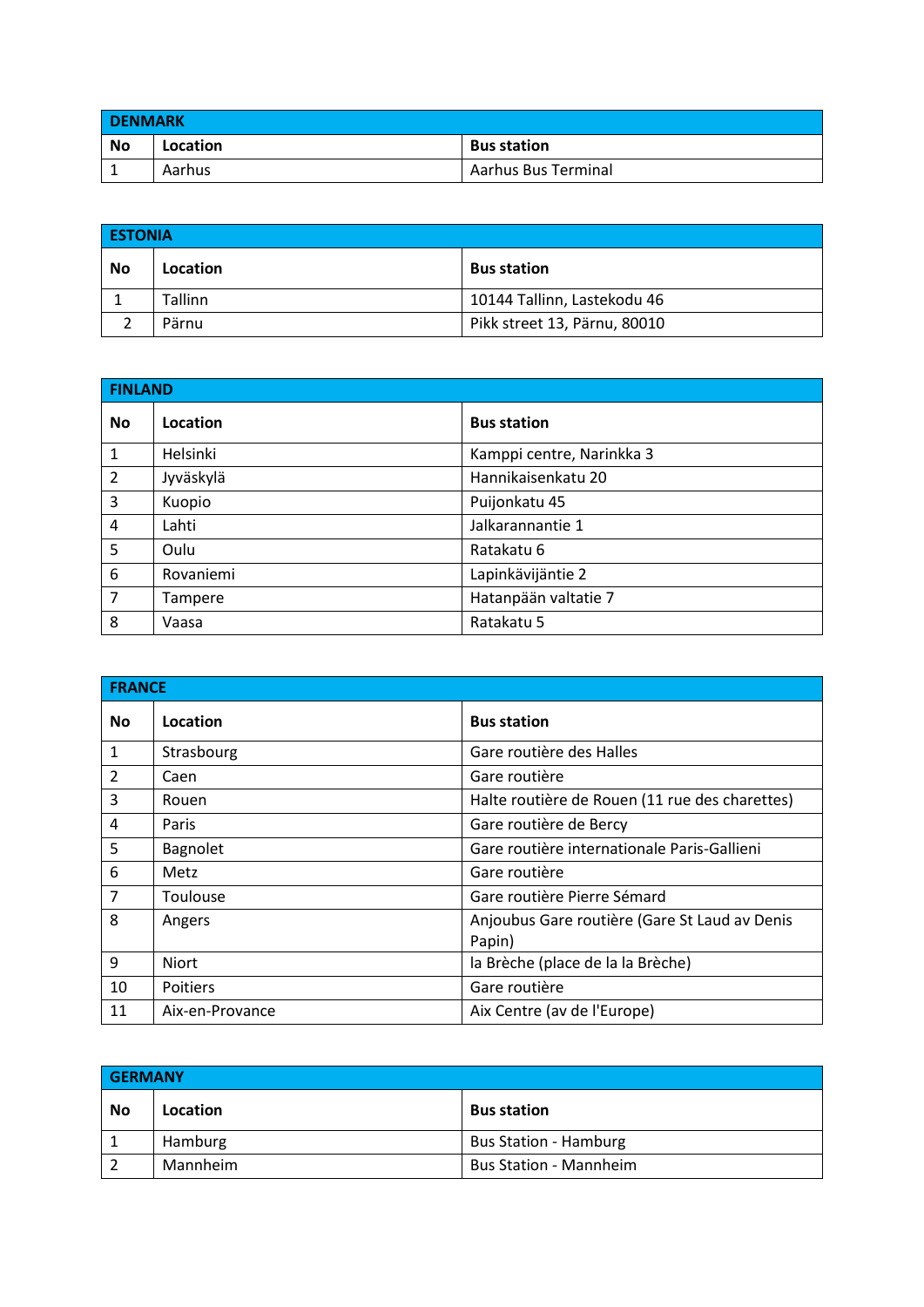|  | Stuttgart | Stuttgart-Airport-Busterminal (SAB) |
|--|-----------|-------------------------------------|
|--|-----------|-------------------------------------|

| <b>GREECE</b>  |                |                                                           |
|----------------|----------------|-----------------------------------------------------------|
| <b>No</b>      | Location       | <b>Bus station</b>                                        |
| $\mathbf{1}$   | Etoloakarnania | Km 2 on the Agrinio - Mesolongi national road,<br>Agrinio |
| $\overline{2}$ | Arkadia        | Nafpliou 50, Tripoli                                      |
| 3              | Arkadia        |                                                           |
| 4              | Drama          | Vitsi 1, Drama                                            |
| 5              | Evros          | Venizelou 36, Alexandroupoli                              |
| 6              | Evritania      | Har.Trikoupi, Karpenisi                                   |
| 7              | Zakynthos      | Kaminia, Zakynthos                                        |
| 8              | Heraklion      | Port of Heraklion                                         |
| 9              | Thesprotia     | 49 Martyron, Igoumenitsa                                  |
| 10             | Thessaloniki   | Makedonia Station', Giannitson 244, Thessaloniki          |
| 11             | Kavala         | Mitropolitou Chryssostomou 4, Kavala                      |
| 12             | Karditsa       | Leoforos Dimokratias terminus, Karditsa                   |
| 13             | <b>Kilkis</b>  | Dimitrakou 3, Kilkis                                      |
| 14             | Kozani         | Ptochokomiou 6, Kozani                                    |
| 15             | Larisa         | Georgiadou & Olymbou 1, Larisa                            |
| 16             | Lasithi        | Langos, Ag. Nikolaos                                      |
| 17             | Lasithi        | Xerokamares, Sitia                                        |
| 18             | Magnisia       | Zachou 5, Sekeri & Almyrou, Volos                         |
| 19             | Messinia       | Artemidos, Kalamata                                       |
| 20             | Xanthi         | Dimokritou 6, Xanthi                                      |
| 21             | Pella          | P. Mela & Filippou 31, Edessa                             |
| 22             | Pieria         | N. Dika 15, Katerini                                      |
| 23             | Serres         | Apamia Road terminus, area of Sfageia, Serres             |
| 24             | <b>Trikala</b> | Apollonos 17, Trikala                                     |
| 25             | Fthiotida      | Taiyetou, Lamia                                           |
| 26             | Halkidiki      | N. Foka 12, Polygyros, Halkidiki                          |

| <b>HUNGARY</b> |                 |                    |
|----------------|-----------------|--------------------|
| <b>No</b>      | Location        | <b>Bus station</b> |
| $\mathbf{1}$   | <b>Budapest</b> | Üllői út 131       |
| $\overline{2}$ | Tatabánya       | Győri u. 7-9.      |
| 3              | Salgótarján     | Rákóczi u. 6.      |
| $\overline{4}$ | Eger            | Barkóczi u. 2.     |
| 5              | Miskolc         | Búza tér 1.        |
| 6              | Debrecen        | Külső vásártér 22. |
| $\overline{7}$ | Nyíregyháza     | Petőfi tér 2.      |
| 8              | Szolnok         | Ady e. u. 15.      |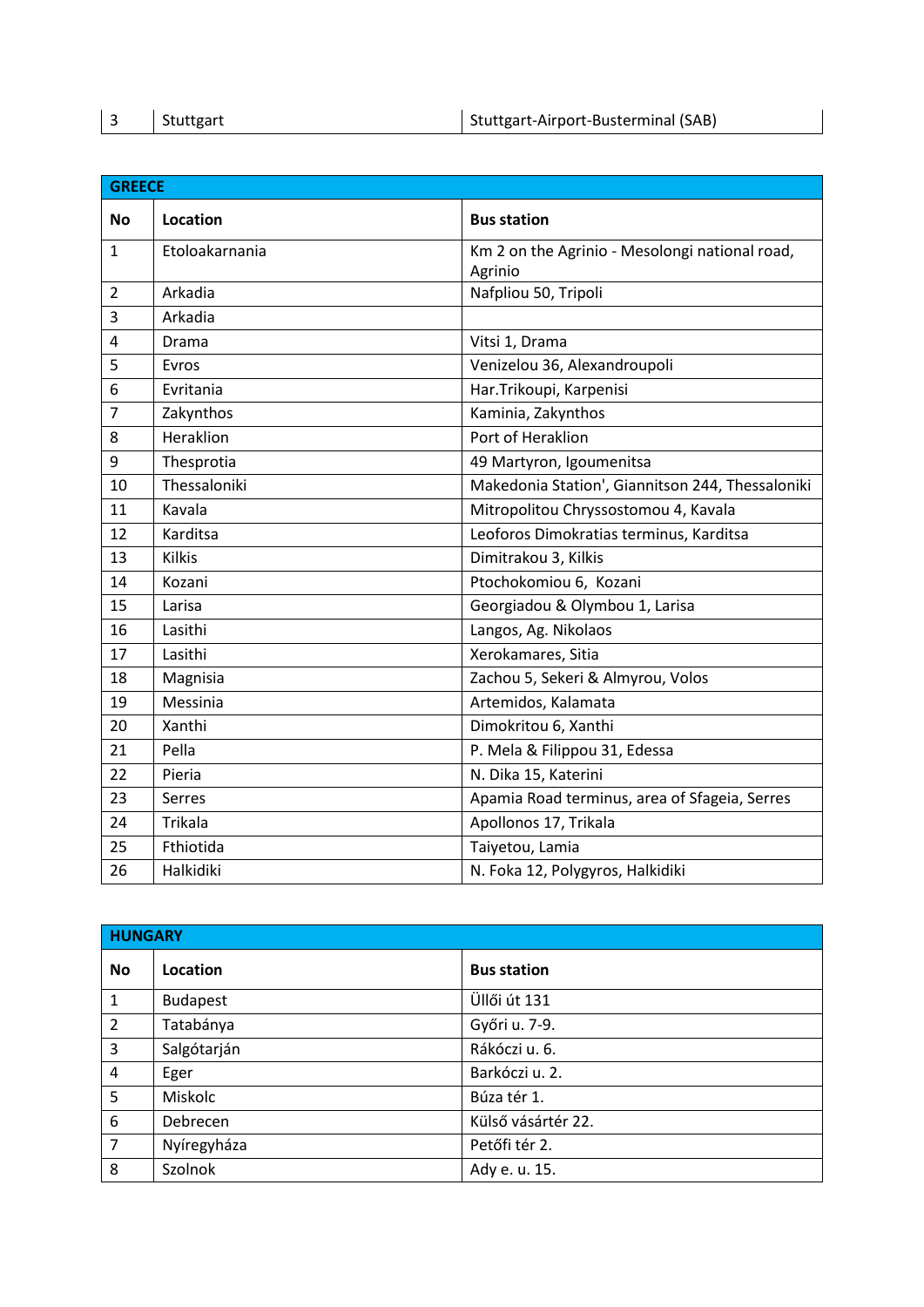| 9  | Békéscsaba     | Andrássy u. 58.            |
|----|----------------|----------------------------|
| 10 | Kecskemét      | Noszlopy G. park 1.        |
| 11 | Szeged         | Mars tér                   |
| 12 | Szekszárd      | Pollack M. u. 1.           |
| 13 | Kaposvár       | Áchim A. u. 1.             |
| 14 | Pécs           | Nagy Lajos király útja 20. |
| 15 | Székesfehérvár | Piac tér 4-8.              |
| 16 | Veszprém       | Jutasi út 4.               |
| 17 | Zalaegerszeg   | Balatoni út 1.             |
| 18 | Győr           | Hunyadi u. 9.              |
| 19 | Szombathely    | Ady tér 2.                 |

| <b>IRELAND</b> |               |                                                 |
|----------------|---------------|-------------------------------------------------|
| No             | Location      | <b>Bus station</b>                              |
|                | <b>Dublin</b> | Busáras Bus Terminal, Dublin 2                  |
|                | Cork          | Cork Bus Station, Parnell Place, County Cork    |
| 3              | Sligo         | Sligo Station, Lord Edward Street, County Sligo |
| $\overline{4}$ | Galway        | Galway Coach Station, Fairgreen Road, Galway    |
|                |               | City.                                           |

| <b>ITALY</b> |          |                                            |
|--------------|----------|--------------------------------------------|
| No           | Location | <b>Bus station</b>                         |
|              | Crotone  | Terminal Romano, via G. Di Vittorio, n. 25 |
|              | Milan    | Terminal Bus Lampugnano, via Giulio Natta  |

| <b>LATVIA</b> |          |                                 |
|---------------|----------|---------------------------------|
| - No          | Location | <b>Bus station</b>              |
|               | Riga     | Riga International Bus Terminal |

| <b>LITHUANIA</b> |             |                           |
|------------------|-------------|---------------------------|
| <b>No</b>        | Location    | <b>Bus station</b>        |
| $\mathbf{1}$     | Alytus      | <b>Alytus Bus Station</b> |
| $\overline{2}$   | Jonava      | Jonava Bus Station        |
| $\overline{3}$   | Kaunas      | Kaunas Bus Station        |
| $\overline{4}$   | Kėdainiai   | Kėdainiai Bus Station     |
| 5                | Klaipėda    | Klaipėda Bus Station      |
| 6                | Marijampolė | Marijampolė Bus Station   |
| 7                | Panevėžys   | Panevėžys Bus Station     |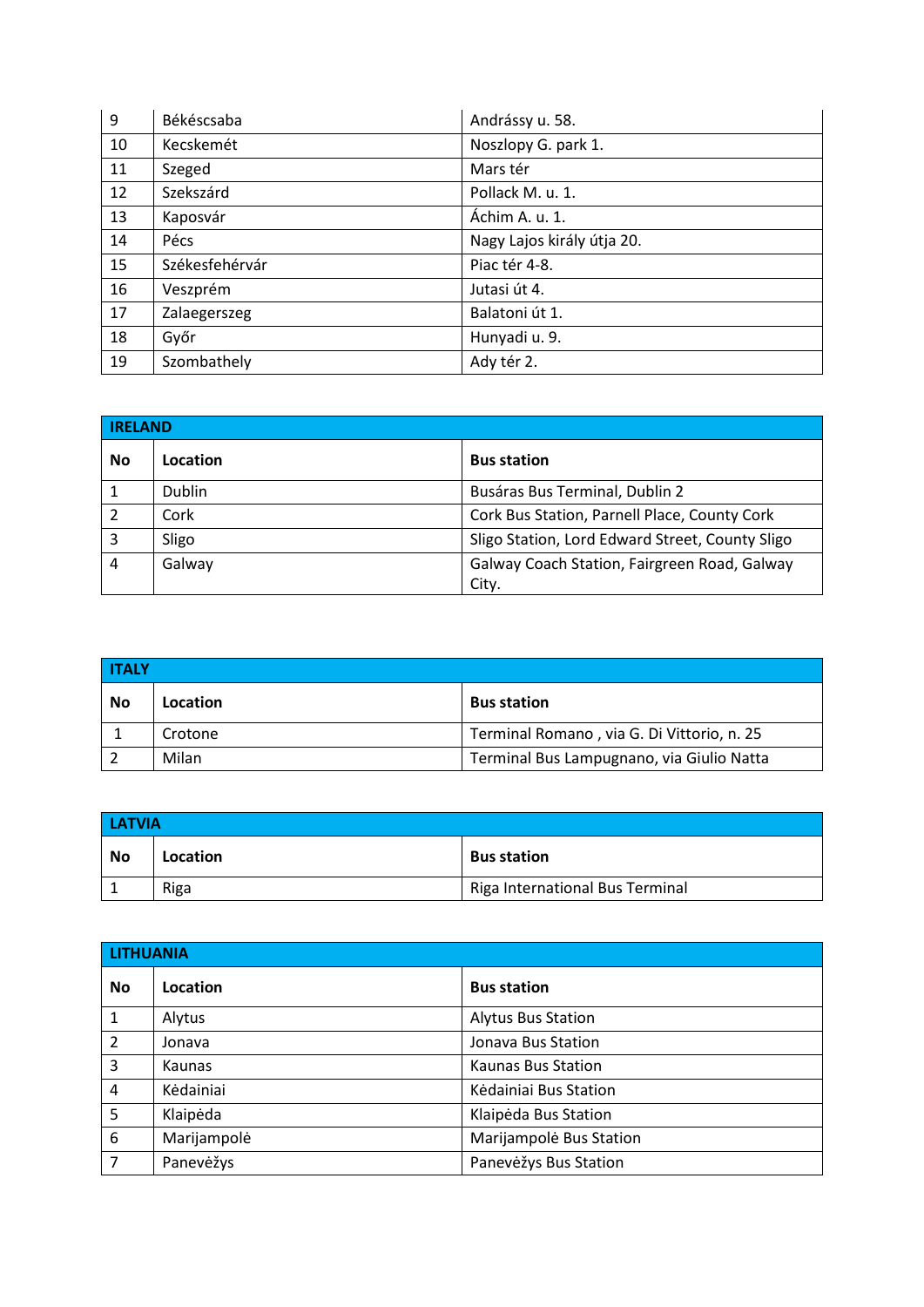| $\tilde{ }$<br>Šiauliai<br>$\ddot{\,}$ | Šiauliai Bus Station       |
|----------------------------------------|----------------------------|
| Vilnius                                | <b>Vilnius Bus Station</b> |

| <b>LUXEMBOURG</b> |            |                             |
|-------------------|------------|-----------------------------|
| No                | Location   | <b>Bus station</b>          |
|                   | Luxembourg | Gare Centrale/Gare routière |

## **MALTA**

Did not designate any bus terminals because there are no long-distance (more than 250 km) regular services in Malta.

| <b>THE NETHERLANDS</b> |           |                                   |
|------------------------|-----------|-----------------------------------|
| No                     | Location  | <b>Bus station</b>                |
|                        | Amsterdam | Amsterdam-Sloterdijk Bus Terminal |

| <b>POLAND</b>  |                  |                                                                  |
|----------------|------------------|------------------------------------------------------------------|
| <b>No</b>      | Location         | <b>Bus station</b>                                               |
| $\mathbf{1}$   | <b>Bydgoszcz</b> | Bus Terminal, ul. Jagiellońska 58, 85-097                        |
| 2              | Bytom            | Bus Terminal, Plac Wolskiego 1, 41-900                           |
| 3              | Kraków           | Bus Terminal MDA w Krakowie ul. Bosacka 18,<br>31-505            |
| $\overline{4}$ | Nowy Sącz        | Bus Terminal MDA Plac Dabrowskiego 2, 33-300                     |
| 5              | Rzeszów          | Bus Terminal ul. Jana Kasprowicza 6, 35-010                      |
| 6              | Tarnowskie Góry  | Bus Terminal, ul. Pokoju 1, 42-600                               |
| $\overline{7}$ | Warszawa         | Bus Terminal Warszawa Zachodnia Al.<br>Jerozolimskie 144, 02-305 |
| 8              | Zabrze           | Dworzec Autobusowy w Zabrzu ul. Johanna<br>Goethego 1, 41-800    |

| <b>PORTUGAL</b> |                                  |                                                                             |
|-----------------|----------------------------------|-----------------------------------------------------------------------------|
| No              | Location                         | <b>Bus station</b>                                                          |
|                 | Evora                            | Central bus station                                                         |
|                 | Lisbon                           | Sete Rios station                                                           |
| 3               | <b>Braga Bus Central Station</b> | Bus Central Station, Avenida General Norton de<br>Matos 110, 4700-387 Braga |

**ROMANIA**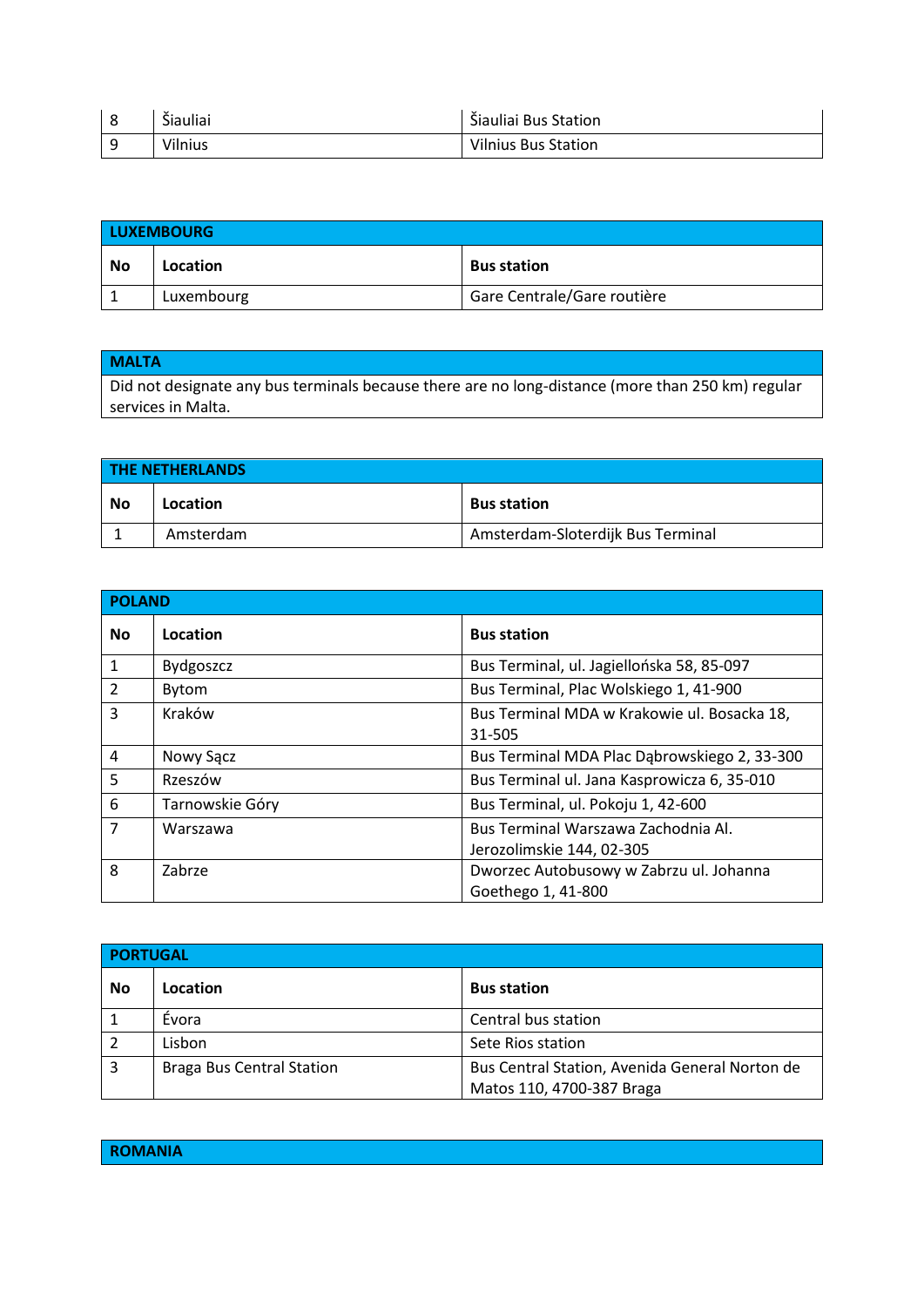| <b>No</b> | Location               | <b>Bus station</b>                     |
|-----------|------------------------|----------------------------------------|
| 1         | <b>ALBA IULIA</b>      | <b>SRT IASILOR 87</b>                  |
| 2         | ALBA IULIA             | STR.IASILOR;NR.94                      |
| 3         | <b>SEBES</b>           | Str.GARII, Nr.53                       |
| 4         | <b>PITESTI</b>         | STR. TARGUL DIN VALE NR. 54            |
| 5         | <b>ARAD</b>            | STR.6 VINATORI NR.2-4                  |
| 6         | ARAD                   | <b>STR.BANU MARACINE NR.FN</b>         |
|           | ARAD                   | <b>CL.AUREL VLAICU NR.308</b>          |
|           | ARAD                   | <b>CL.TIMISORII NR.202</b>             |
|           | <b>BUCURESTI</b>       | STR. PIATA GARII FILARET SECTOR4 NR. 1 |
| 10        | <b>BUCURESTI</b>       | STR. VALEA CASCADELOR SECTOR6 NR.1     |
| 11        | <b>BUCURESTI</b>       | SRL STR. RITMULUI SECTOR2 NR.35        |
| 12        | <b>BUCURESTI</b>       | SOS. VIILOR SECTOR5 NR.54              |
| 13        | <b>BUCURESTI</b>       | <b>BV.GARII OBOR SECTOR2 NR.5A</b>     |
| 14        | <b>BUCURESTI</b>       | SOS ALEXANDREI SECTOR5 NR 164          |
| 15        | <b>BUCURESTI</b>       | STR BUZESTI SECTOR1 NR 44              |
| 16        | <b>ONESTI</b>          | <b>STR REPUBLICII NR 78.</b>           |
| 17        | <b>BACAU</b>           | STR.B-DUL UNIRII NR.39                 |
| 18        | <b>ORADEA</b>          | CALEA CLUJULUI NR.197                  |
| 19        | <b>BISTRITA</b>        | STR.RODNEI NR.1A                       |
| 20        | <b>BRAILA</b>          | STR.SIRETULUI NR.10                    |
| 21        | <b>BRAILA</b>          | STR.EREMIA GRIGORESCU COMPLEX GARA     |
|           |                        | <b>BRAILA</b>                          |
| 22        | <b>BOTOSANI</b>        | STR.GARII, NR.1                        |
| 23        | <b>BOTOSANI</b>        | STR.MIHAIL KOGALNICEANU NR.72          |
| 24        | <b>BOTOSANI</b>        | STR.TEATRULUI, NR.18                   |
| 25        | <b>BOTOSANI</b>        | STRADA PENES CURCANUL, NR.1            |
| 26        | <b>BRASOV</b>          | STR.AVRAM IANCU NR.114                 |
| 27        | <b>BRASOV</b>          | STATIA TERMINUS DE CALATORI CAP LINIE  |
|           |                        | <b>STADION MUNICIPAL</b>               |
| 28        | <b>BUZAU</b>           | BV. REPUBLICII ; PIATA 24 IANUARIE     |
| 29        | <b>BUZAU</b>           | STR.UNIRII NR.303                      |
| 30        | CLUJ-NAPOCA            | STR.GIORDANO BRUNO, NR.1-3             |
| 31        | CLUJ-NAPOCA            | STR.GIORDANO BRUNO, NR.1-3             |
| 32        | CLUJ-NAPOCA            | STR. FABRICII NR. 105                  |
| 33        | CLUJ-NAPOCA            | <b>B-DUL MUNCII, NR.249</b>            |
| 34        | <b>TURDA</b>           | P-TA ROMANA, NR. 13                    |
| 35        | CARANSEBES             | ST PUNTII NR. 8                        |
| 36        | <b>CONSTANTA</b>       | STR THEODOR BURADA NR. 1               |
| 37        | <b>CONSTANTA</b>       | STR ZBURATORULUI NR 4.                 |
| 38        | <b>SFANTU GHEORGHE</b> | STR GARII NR 2.                        |
| 39        | <b>SFANTU GHEORGHE</b> | STR.GEN.GRIGORE BALAN NR.4             |
| 40        | COVASNA                | SRT STEFAN CEL MARE NR 35              |
| 41        | <b>TARGU SECUIESC</b>  | STR GARII NR 52                        |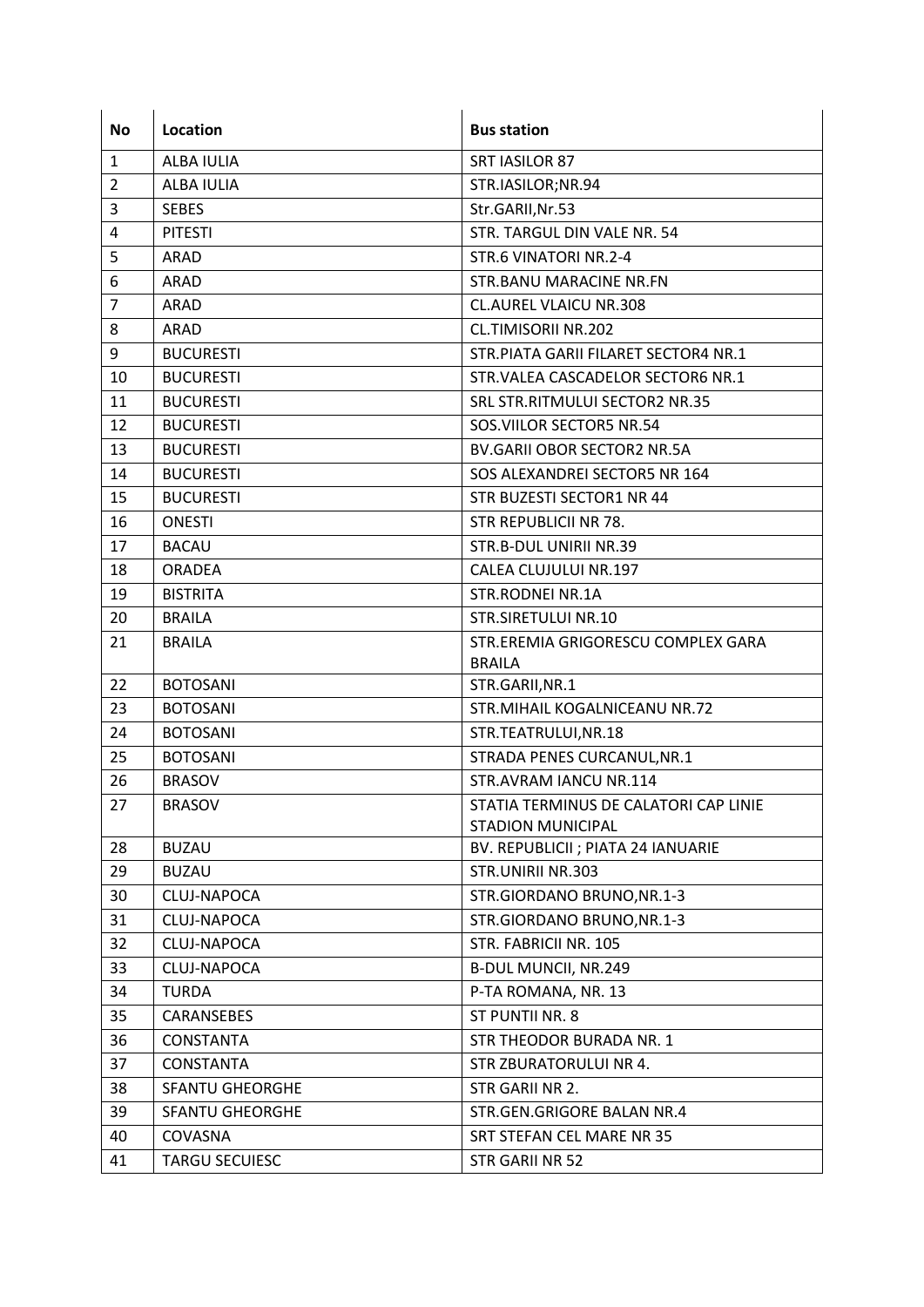| 42 | <b>TARGU SECUIESC</b>    | <b>STR GARII NR 89</b>              |
|----|--------------------------|-------------------------------------|
| 43 | <b>TARGU SECUIESC</b>    | <b>STR.ORBAN BALAZS NR.7</b>        |
| 44 | <b>CRAIOVA</b>           | STR.DECEBAL NR.3                    |
| 45 | <b>DEVA</b>              | <b>ZONA GARII NR 2</b>              |
| 46 | <b>DEVA</b>              | <b>PIATA GARII</b>                  |
| 47 | <b>GHEORGHENI</b>        | STR GARII NR 6                      |
| 48 | <b>ODORHEIU SECUIESC</b> | <b>STR TARGULUI NR 5</b>            |
| 49 | <b>ODORHEIU SECUIESC</b> | <b>STR TARGULUI NR 10</b>           |
| 50 | MIERCUREA CIUC           | STR BRASOVULUI NR 3                 |
| 51 | <b>SLOBOZIA</b>          | STR GARII 17                        |
| 52 | <b>IASI</b>              | STR.MOARA DE FOC NR.15 (METCHIM SA) |
| 53 | <b>IASI</b>              | SOS.MOARA DE FOC NR.32              |
| 54 | <b>IASI</b>              | STR.GARII NR.22                     |
| 55 | <b>IASI</b>              | STR.AL.O.TEODOREANU NR. 49          |
| 56 | <b>BAIA MARE</b>         | STR. GARII NR.2                     |
| 57 | SIGHISOARA               | STR.LIBERTATII NR.53                |
| 58 | PIATRA NEAMT             | STR.BISTRITEI NR.1                  |
| 59 | <b>PLOIESTI</b>          | STR. DEPOLOUI, NR.9-11              |
| 60 | SIBIU                    | <b>STR. AUTOGARII NR.2</b>          |
| 61 | SIBIU                    | STR.EDUARD ALBERT BIELTZ NR.22      |
| 62 | SIBIU                    | <b>STR.POPLACII NR.58</b>           |
| 63 | SIBIU                    | STR.SCOALA DE INOT NR. 5A           |
| 64 | <b>SIBIU</b>             | P-TA 1 DECEMBRIE 1918 NR.6          |
| 65 | ZALAU                    | BLD MIHAI VITEAZU NR 90/A           |
| 66 | ZALAU                    | STR.TUDOR VLADIMIRESCU NR.58        |
| 67 | SIMLEU SILVANIEI         | STR.22 DECEMBRIE 1989 NR.46/A-48    |
| 68 | <b>VATRA DORNEI</b>      | <b>STR.OBORULUI NR.1</b>            |
| 69 | <b>VATRA DORNEI</b>      | <b>STR.REPUBLICII NR.10</b>         |
| 70 | RADAUTI                  | STR.GARII NR.16-18                  |
| 71 | <b>RADAUTI</b>           | STR.GARII NR.33                     |
| 72 | <b>RADAUTI</b>           | STR.STEFAN CEL MARE NR.82           |
| 73 | RADAUTI                  | STR.STEFAN CEL MARE NR.125A         |
| 74 | <b>FALTICENI</b>         | STR. 13 DECEMBRIE NR.11             |
| 75 | <b>SUCEAVA</b>           | STR.VASILE ALECSANDRI F.N. SUCEAVA  |
| 76 | <b>TULCEA</b>            | STR.PORTULUI NR.28A                 |
| 77 | <b>MACIN</b>             | <b>STR BRAILEI NR 5.</b>            |
| 78 | <b>BABADAG</b>           | <b>STR MIHAI VITEAZU NR 8</b>       |
| 79 | <b>BAIA</b>              | STR.REPUBLICII NR.32A               |
| 80 | <b>LUGOJ</b>             | <b>STR.MORILOR NR.9</b>             |
| 81 | TIMISOARA                | STR.CALEA DOROBANTILOR NR.59        |
| 82 | ALEXANDRIA               | STR. MIRCEA CEL BATRIN, NR. 83      |
| 83 | <b>ROSIORI</b>           | <b>ROSIORI</b>                      |
| 84 | RAMNICU VALCEA           | <b>STR.GEORGE COSBUC NR.4</b>       |
| 85 | <b>FOCSANI</b>           | STR.MARASESTI NR.72                 |
| 86 | <b>HUSI</b>              | STR.DOBRINA NR.19                   |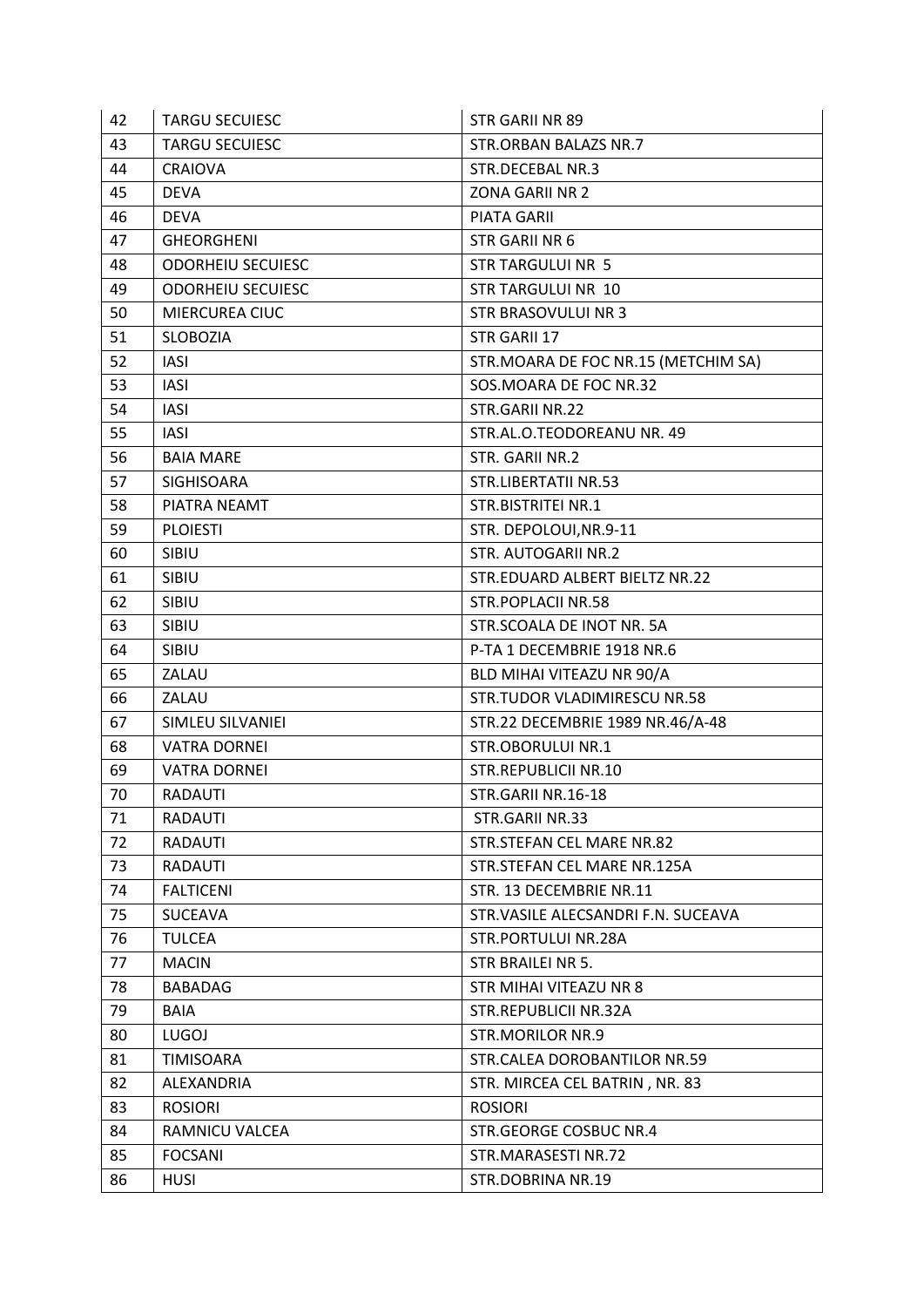| 87 | ບມເ | STR.1 DECEMBRIE NR.56 |
|----|-----|-----------------------|
|----|-----|-----------------------|

| <b>SLOVAKIA</b> |                   |                      |
|-----------------|-------------------|----------------------|
| <b>No</b>       | Location          | <b>Bus station</b>   |
| $\mathbf{1}$    | <b>Bratislava</b> | AS Mlynské Nivy      |
| $\overline{2}$  | Košice            | AS Košice            |
| 3               | Prešov            | AS Prešov            |
| 4               | Zvolen            | AS Zvolen            |
| 5               | Žilina            | AS Žilina            |
| 6               | Lučenec           | AS Lučenec           |
| $\overline{7}$  | Rimavská Sobota   | AS Rimavská Sobota   |
| 8               | Trenčín           | AS Trenčín           |
| 9               | Liptovský Mikuláš | AS Liptovský Mikuláš |
| 10              | Ružomberok        | AS Ružomberok        |
| 11              | Trnava            | <b>AS Trnava</b>     |
| 12              | Nitra             | <b>AS Nitra</b>      |

| <b>SLOVENIA</b> |          |                     |
|-----------------|----------|---------------------|
| <b>No</b>       | Location | <b>Bus station</b>  |
|                 | Maribor  | <b>Bus Terminal</b> |

| <b>SPAIN</b>             |                 |                                                 |
|--------------------------|-----------------|-------------------------------------------------|
| <b>No</b>                | Location        | <b>Bus station</b>                              |
| $\mathbf{1}$             | Córdoba         | Estación de Autobuses de Córdoba                |
| $\overline{\phantom{a}}$ | Madrid          | Estación de Autobuses de Méndez Álvaro          |
| 3                        | Santander       | Estación de Autobuses de Santander              |
| $\overline{4}$           | Sevilla         | Estación de Autobuses de Sevilla Plaza de Armas |
| 5                        | Pamplona        | Estación de Autobuses de Pamplona               |
| 6                        | Vitoria-Gasteiz | Estación de Autobuses de Vitoria-Gasteiz        |

| <b>SWEDEN</b>  |           |                              |
|----------------|-----------|------------------------------|
| <b>No</b>      | Location  | <b>Bus station</b>           |
| 1              | Stockholm | City Terminal                |
| $\sqrt{2}$     | Göteborg  | <b>Nils Ericson Terminal</b> |
| $\overline{3}$ | Jmeå      | <b>Bus Station</b>           |

| UNITED KINGDOM |          |                    |
|----------------|----------|--------------------|
| No             | Location | <b>Bus station</b> |